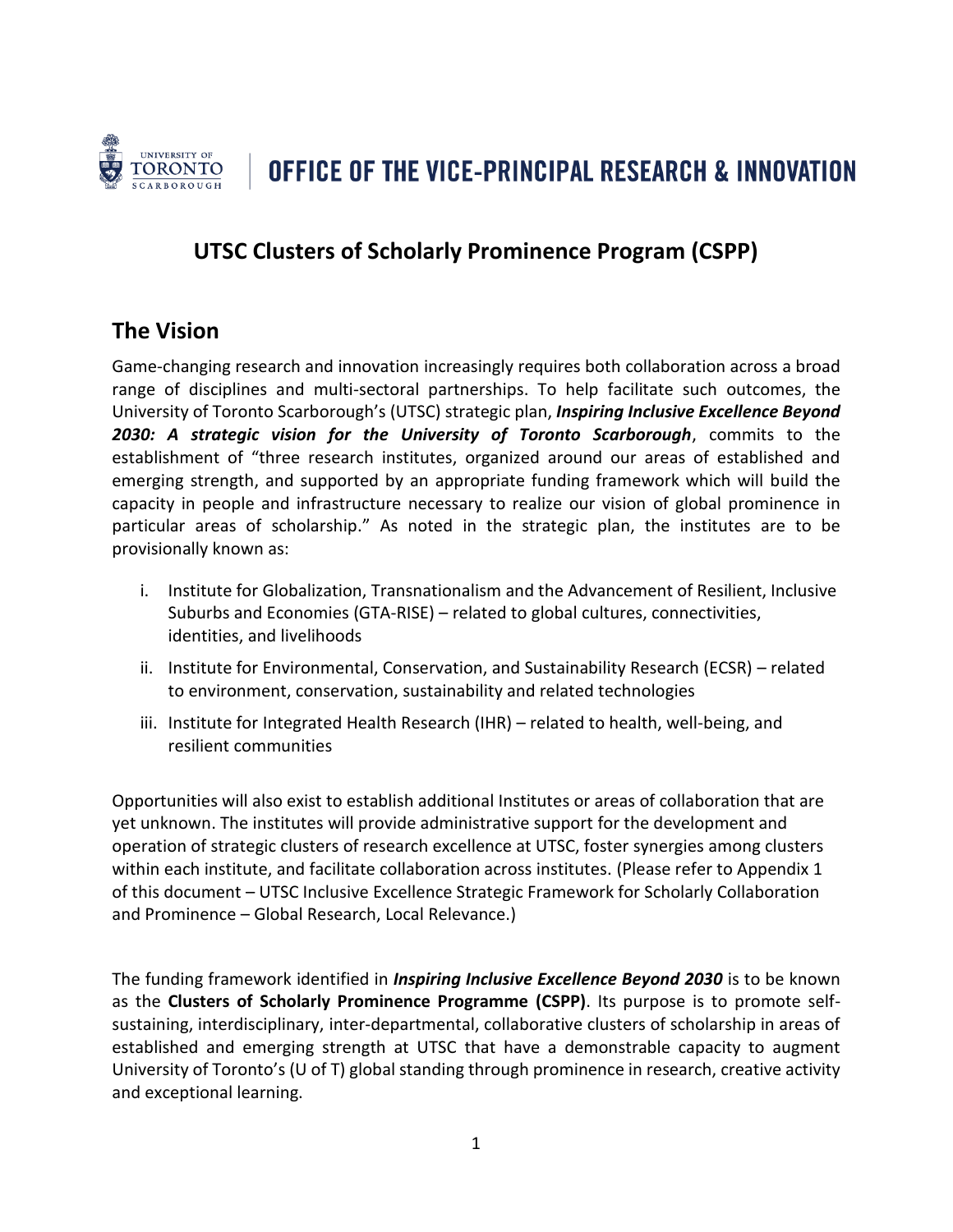CSPP-supported clusters are expected to generate impactful, transformative research that transcends traditional departmental and institutional boundaries and thereby enables UTSC to create and disseminate new knowledge and innovations that will benefit the citizens of Canada and beyond. The clusters are expected to foster strategic global research alliances such as the VPRI/VPI initative of Global Research Alliances (see: [https://global.utoronto.ca/idc-application/\)](about:blank).

Clusters funded by the CSPP should clearly exhibit significant potential to:

- o elevate the University of Toronto Scarborough's provincial, national and international profile as a cluster of research excellence across a wide diversity of fields;
- o succeed in major, large-value funding competitions (e.g. NSERC Alliance, NSERC CREATE, SSHRC PG and IG, NFRF, NCE, CFI);
- o help attract new top-tier faculty and high-quality trainees;
- $\circ$  support and enhance undergraduate and graduate training and post-doctoral fellowship programs;
- $\circ$  draw upon regional, provincial and/or national assets and partnerships to promote knowledge mobilization (i.e., knowledge co-creation, sharing, translation, operationalization) and/or to generate socio-economic impact; and
- o become financially sustainable.

While the CSPP is primarily meant to support areas of established and emerging strength, in line with the strategic plan's priorities as represented by the institutes, it is also available to support other nodes of high-profile, high-impact research and creative activity that may not fit into the above-noted three institutes but show the capacity to achieve the goals of the CSPP.

Projects supported by the CSPP are also expected to address the U of T's commitments, as articulated in its Institutional Strategic Research Plan 2018-2023 (ISRP) [\(http://www.research.utoronto.ca/wp-content/uploads/documents/2018/01/2018-2023-ISRP](about:blank)[final.pdf\)](about:blank). In particular, the ISRP identifies five strategic objectives – informed by key societal challenges – to enable U of T to continue to increase its research excellence:

- $\circ$  demonstrate national and global leadership in research and innovation
- o foster collaborations, partnerships and engagement
- $\circ$  advance equity, diversity and inclusion
- $\circ$  support integration of research into student curricular and co-curricular experiences
- $\circ$  strengthen the institutional supports that foster research and innovation excellence

# **ELIGIBILITY**

 Proposed clusters shall consist of between five and 10 members, with representation from at least three UTSC units if the cluster is entirely comprised of UTSC faculty, and at least two UTSC units if it includes members from either/both of the other two U of T campuses.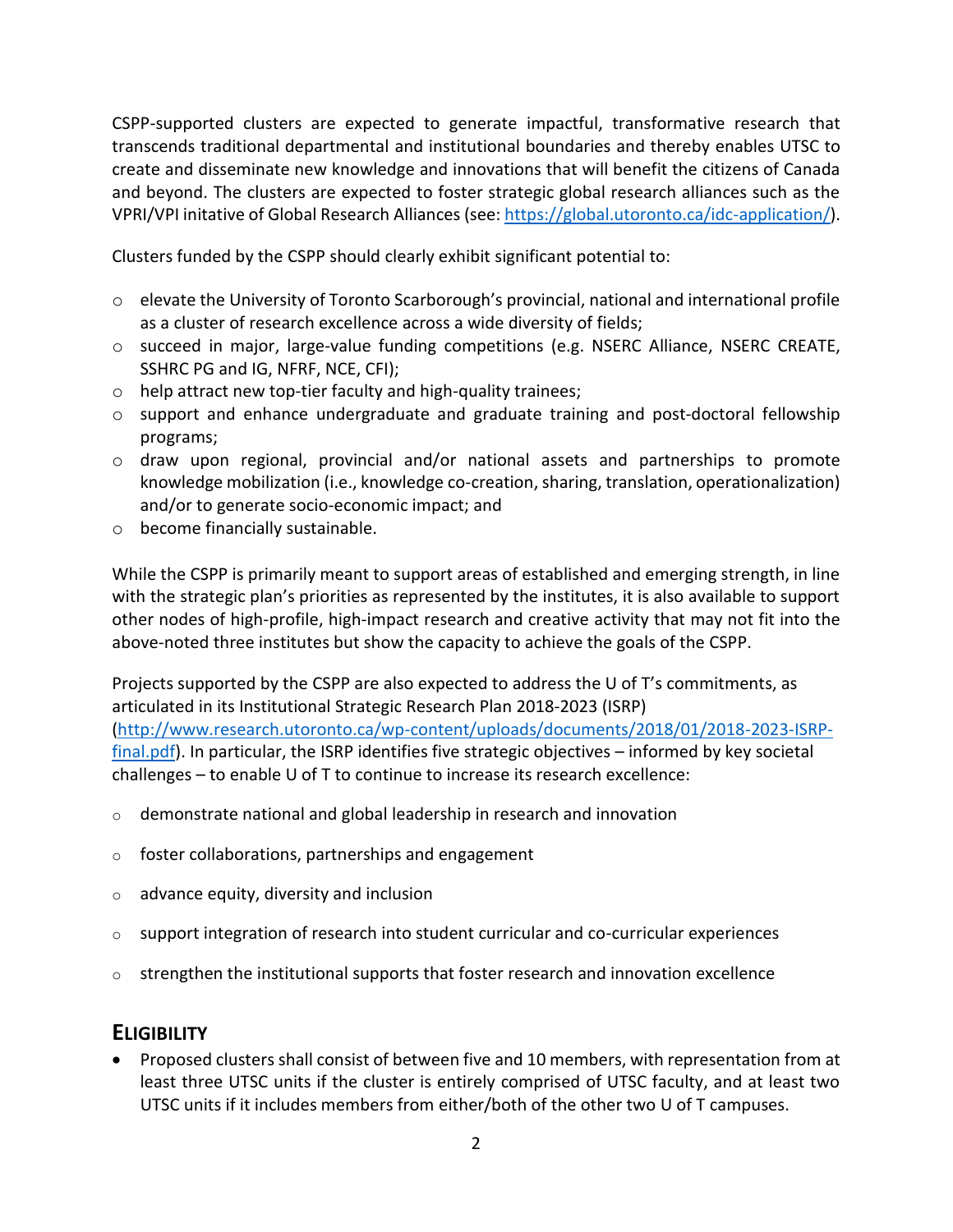- Each cluster can have a maximum of two cluster leads. When two cluster leads are named, one must be identified as the "administrative cluster lead".
- The cluster lead/administrative cluster lead must be a tenure-stream (i.e., not teachingstream) faculty member with a primary appointment at UTSC.
- Individual faculty can lead only one cluster, and can participate in a maximum of two clusters.
- Members of the adjudication committee (see below) cannot participate in any CSPP application.
- While cluster lead(s) and the majority of cluster members must be faculty whose primary appointment is at UTSC, cluster members may include faculty from the other campuses of U of T.
- Faculty from other postsecondary institutions can be involved in projects undertaken by a cluster, but the primary aim of the programme is to promote and facilitate the establishment of multidisciplinary clusters of expertise at UTSC.

### **AWARD DETAILS**

Proposals can request funding ranging from \$100,000 to \$200,000 per year. The budget (and funding) does not have to be equal each year of the proposed project as long as expected spending each year is based on the research goals and methodology proposed and justified in the application. Successful applications will be funded for three years, with the option of applying for an additional two years of funding for those who are assessed to have demonstrated satisfactory progress toward realizing their stated goals. Successful proposals can be awarded full or partial funding. There will be triannual meetings with the Associate Vice-Principal Research– Strategic Initiatives (UTSC) to discuss progress towards cluster milestones. Following the last of these meeting, a determination will be made as to whether sufficient progress has been made in achieving identified yearly goals to warrant the release of the subsequent year's funding.

The cluster lead(s) will be required to:

- work with the UTSC Office of the Vice-Principal Research & Innovation (OVPRI) throughout the funding period to review annual budgets, expenditure forecasts, and activity planning; and
- demonstrate by no later than the conclusion of year 2 that they have applied for one or more major external grants
- on **October 1** of each year, following the award, provide an annual report that clearly outlines progress toward identified goals, the emergence and response to any unforeseen challenges and opportunities, and a detailed description of the use of all funds secured during the year in question. The cluster lead(s) is/are responsible for managing all aspects of the cluster, including financial oversight and the on-schedule submission of the aforementioned annual report.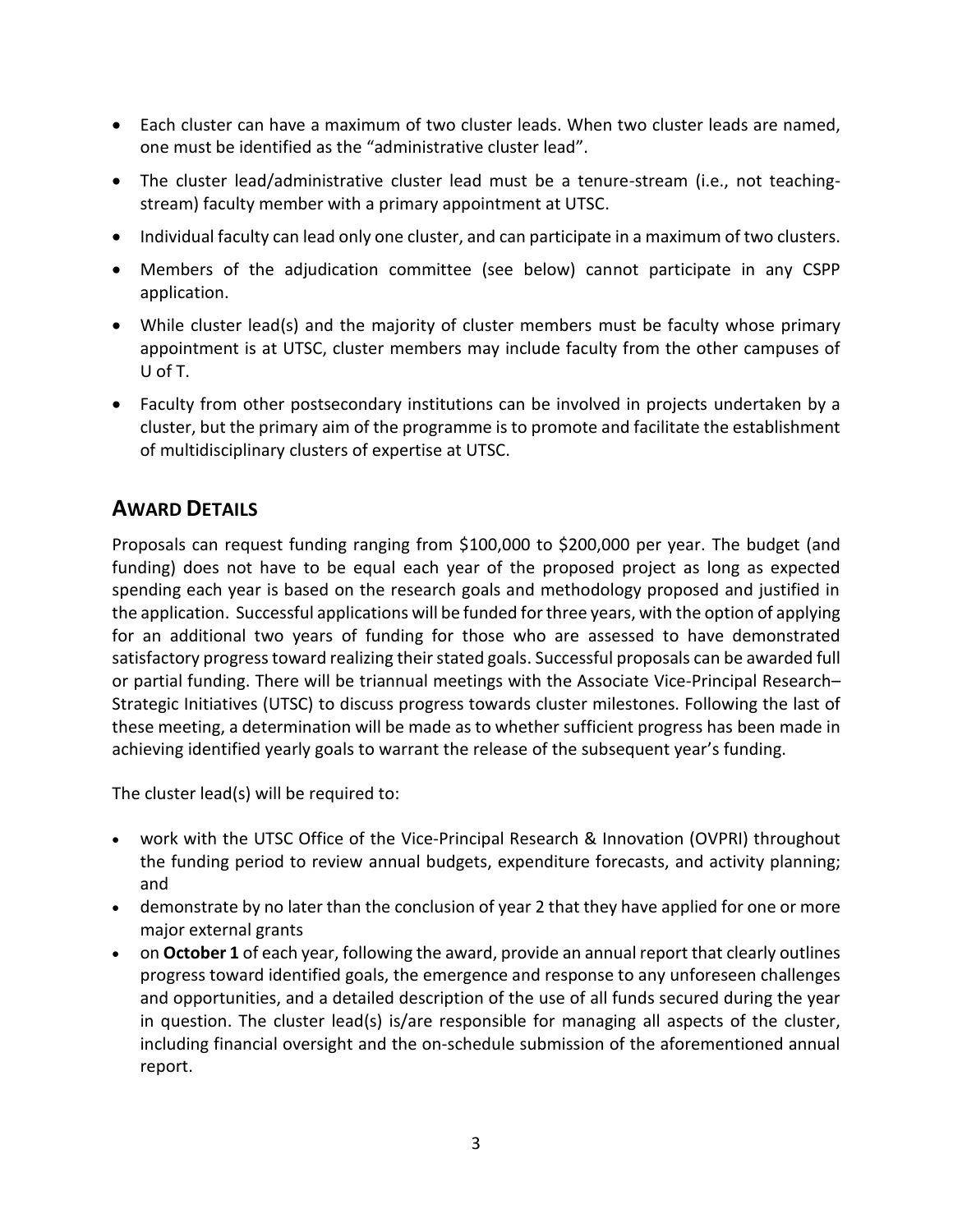### **ELIGIBILITY OF BUDGET REQUESTS**

Proposed budgets (*form attached below as Appendix 4*) should be realistic and justified, containing expenses related only to activities that will support the development and success of the cluster. While all direct research costs are eligible, they must be demonstrably connected to advancing the development of the cluster at UTSC. (*NB*: A revised budget will be required for clusters that are awarded only partial funding.)

#### **Eligible expenses**

- The costs of cluster meetings, workshops, and/or conferences
- Community and stakeholder engagement costs, such as per diems or honorariums
- Communications and marketing materials or services
- Costs for professional development or training of team members and their HQP (e.g., EDI training or cultural competence training)
- Consumables needed to conduct research
- Postdoctoral stipends and/or top-ups
- Undergraduate and Graduate student stipends and/or top-ups
- Critical shared research equipment that is demonstrably of benefit to cluster members (onetime, to a maximum of \$25,000)
- Cluster member travel between U of T's three campuses in Scarborough, Toronto and Mississauga
- Cluster member travel to important conferences and meetings (annual maximum of \$5,000 per cluster)
- Faculty or trainee recruitment visits (annual maximum of \$5,000 per cluster)

#### **Non-eligible expenses**:

- Furniture
- Renovations
- Course/teaching releases

Any questions regarding the eligibility of a particular expense should be directed to Carmen Siu, Research Operations and Financial Officer, OVPRI [\(carmenwn.siu@utoronto.ca\)](mailto:carmenwn.siu@utoronto.ca).

### **DEADLINE**

A mandatory Notice of Intent (NOI) is due **May 4th of each year**. NOIs will be reviewed by the Vice-Principal Research & Innovation (VPRI) and the Associate Vice-Principal Research–Strategic Initiatives (AVPR–SI) to identify any overlap between proposals. In cases of overlap, relevant applicants will be contacted to discuss the possibility of collaborating on a single application. The annual deadline for the submission of full applications is **June 15 th** . If the deadline for either the NOI or full application falls on a weekend or public holiday, the submission deadline will be the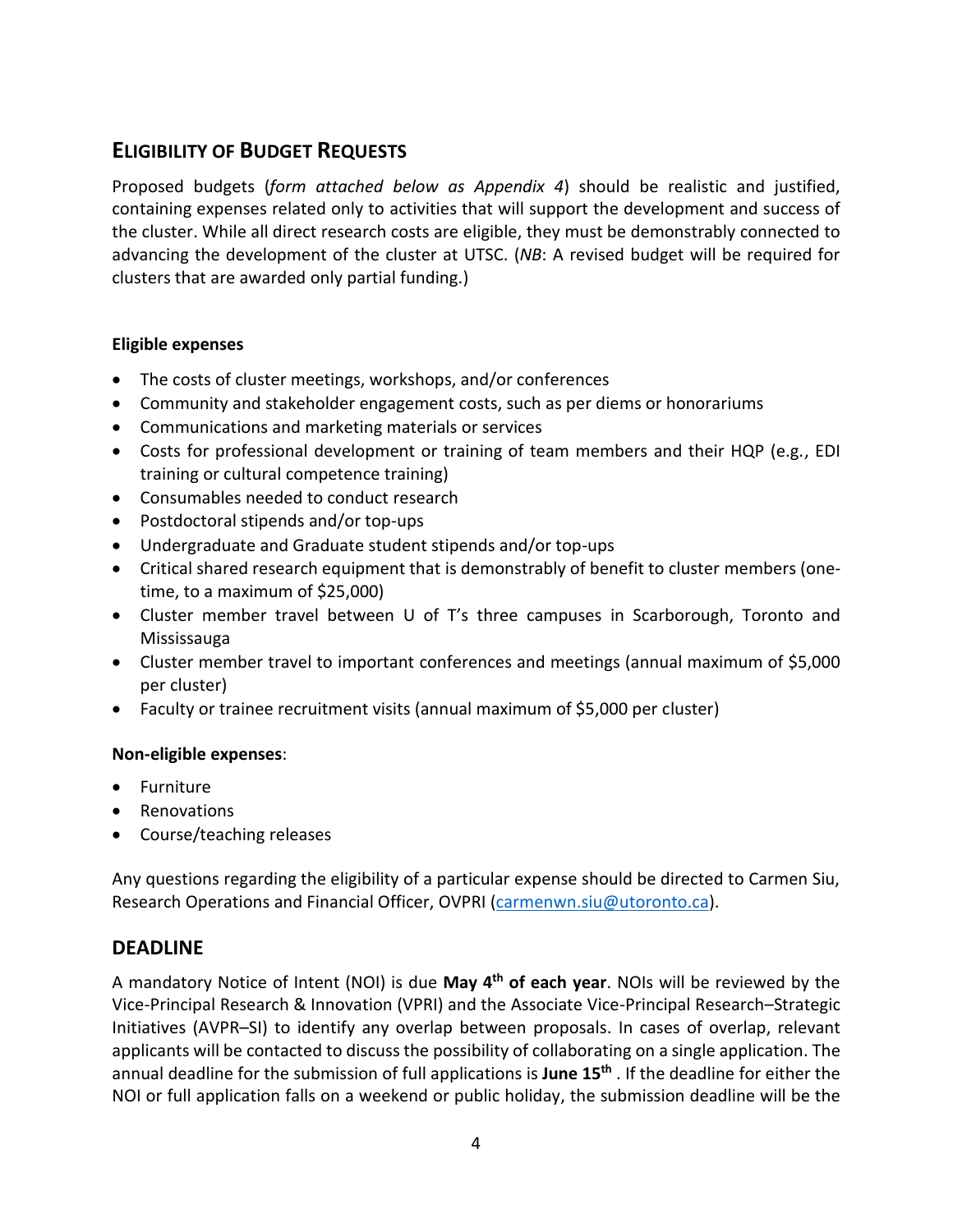next business day. Please email the NOI document (*attached below as Appendix 2*) and, in turn, a full application, (combining all forms [*attached below as Appendix 3 and Appendix 4*] into a single PDF attachment) to the OVPRI via researchoffice.utsc@utoronto.ca.

Files should use the following title format: Cluster lead(s) surname(s)-CSPP NOI-Year.

## **ADJUDICATION PROCESS**

- The adjudication committee will be composed of accomplished external reviewers from the University of Toronto's St. George and Mississauga campuses and/or other universities/organizations, who have expertise in the area(s) covered by the proposals, and the UTSC Principal, the Vice-Principal – Academic and Dean, the Vice-Principal Research & Innovation (VPRI), and the Associate Vice-Principal Research–Strategic Initiatives (AVPR–SI).
- Each application will be evaluated by two external reviewers, who will each submit a written assessment of the proposal.
- Final decisions on funding will be made by the UTSC Principal, the Vice-Principal Academic and Dean, the VPRI, and the AVPR–SI.
- The adjudication committee reserves the right to fund successful proposals fully or partially.
- Each proposal will be assessed based on the evaluation criteria listed below and UofT's strategic research objectives outlined above.

### **EVALUATION CRITERIA AND WEIGHTING**

The purpose of each cluster is to support the establishment of new research collaborations involving UTSC researchers from multiple disciplines, to pursue research projects the initiation of which is not easily accomplished by a single individual or discipline. The proposed collaborative projects must present bold ideas seeking big impacts, involve external organizations as collaborators/partners (when needed for the success of the projectl) and have significant potential to secure major new external funding to sustain the projects and their impact beyond the period covered by the CSPP award.

Each proposal must include the following:

#### **Vision (35%):**

- A clear vision for the cluster, which includes a description of its potential to:
	- $\triangleright$  have a transformative impact on UTSC, UofT and on society;
	- $\triangleright$  establish itself as a cluster of excellence in collaborative scholarship and related partnerships;
	- $\triangleright$  attract substantial external funding and become self-sustaining following the CSPP funding period;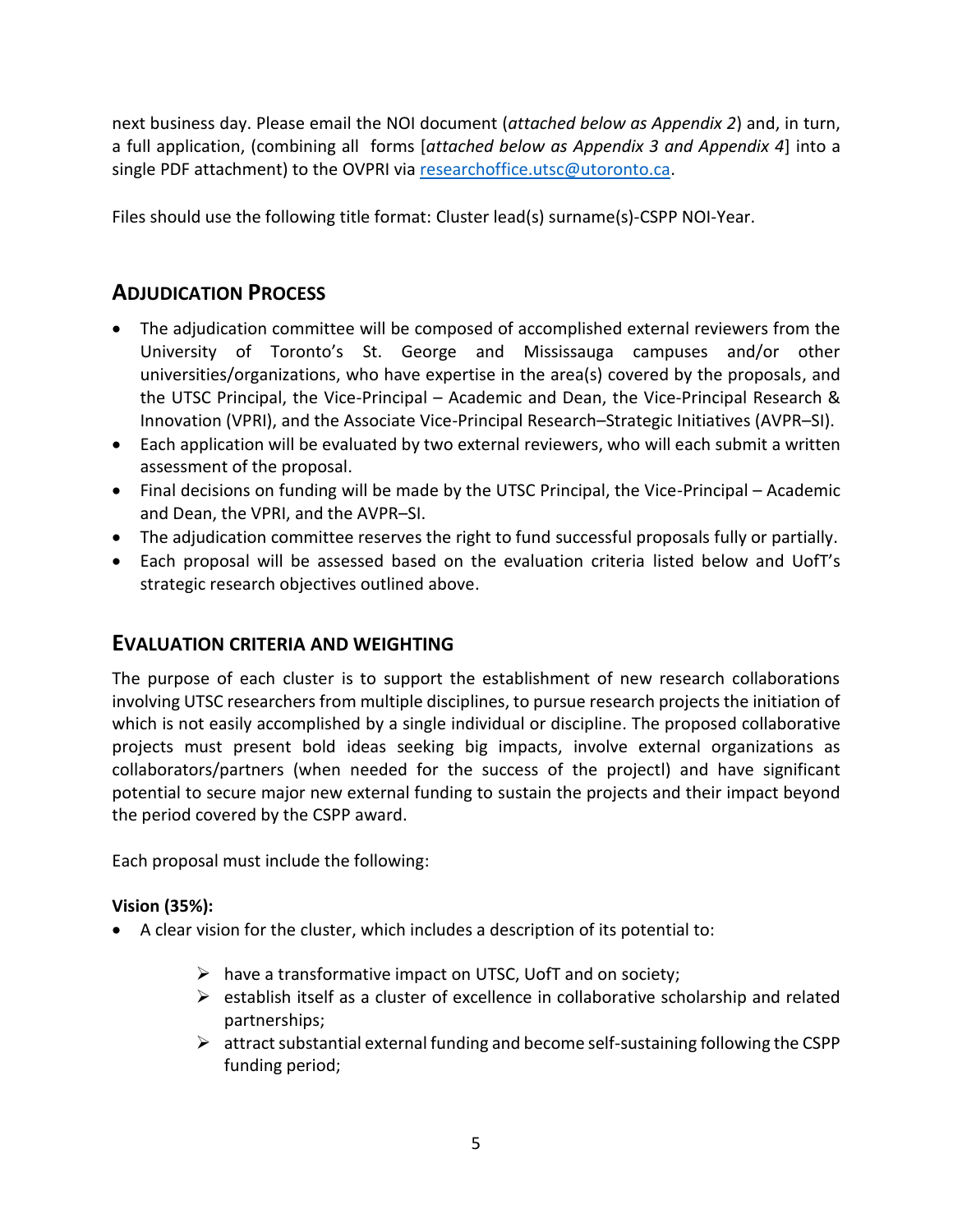- $\triangleright$  support training opportunities for graduate and undergraduate students and postdoctoral fellows;
- $\triangleright$  serve as a mechanism for faculty to work with trainees in different disciplines/units
- $\triangleright$  elevate UTSC's provincial, national and international profile as a cluster of research excellence in the particular area of multi/inter-disciplinary scholarship.
- A detailed description of the planned activities such as governance meetings, strategic planning meetings, research workshops, conferences and other knowledge mobilization initiatives, co-supervision/training of students, etc – that will facilitate the development and enhancement of a sustainable cluster of scholarly excellence.
- An account of the anticipated outcomes, expected outputs (deliverables) and the potential impacts and benefits for stakeholders and society.
- A management plan for the cluster that considers governance, communications, teambuilding and administrative supports that will enable the cluster's success.
- A letter of support from the UTSC Departmental Chair(s)/Centre Director(s) of the cluster lead(s) indicating how the Departments/Centres will support the initiative.
	- $\triangleright$  If the Departmental Chair/Centre Director is participating in the application, the Chair's/Director's designate (the Associate Chair in Department's that have such a position) must provide the letter of support.

#### **Research Excellence (35%):**

- a brief literature review that describes the novelty and/or impact of the proposal, research questions, methodology, anticipated findings and their significance; a knowledge translation/mobilization plan; and a detailed budget. This component of the overall proposal should be **no longer than 6 pages long** (excluding any references/bibliography section and the budget);
- evidence that cluster members have demonstrated global leadership and excellence in the proposed research areas and are top-tier scholars with established or emerging leadership in their area(s);
- evidence of suitable leadership experience on the part of the cluster lead(s);
- a description of the cluster's planned multi/inter-disciplinary research approaches to address key questions facing society, and why those approaches are needed;
- $\bullet$  evidence that the cluster's members possess the expertise necessary to execute a multi/interdisciplinary approach.

#### **Engagement and Commitments (15%):**

- Involvement/engagement of community organizations/groups as needed for the success of the project;
- Plan to address the initiative's impact on communities and/or society;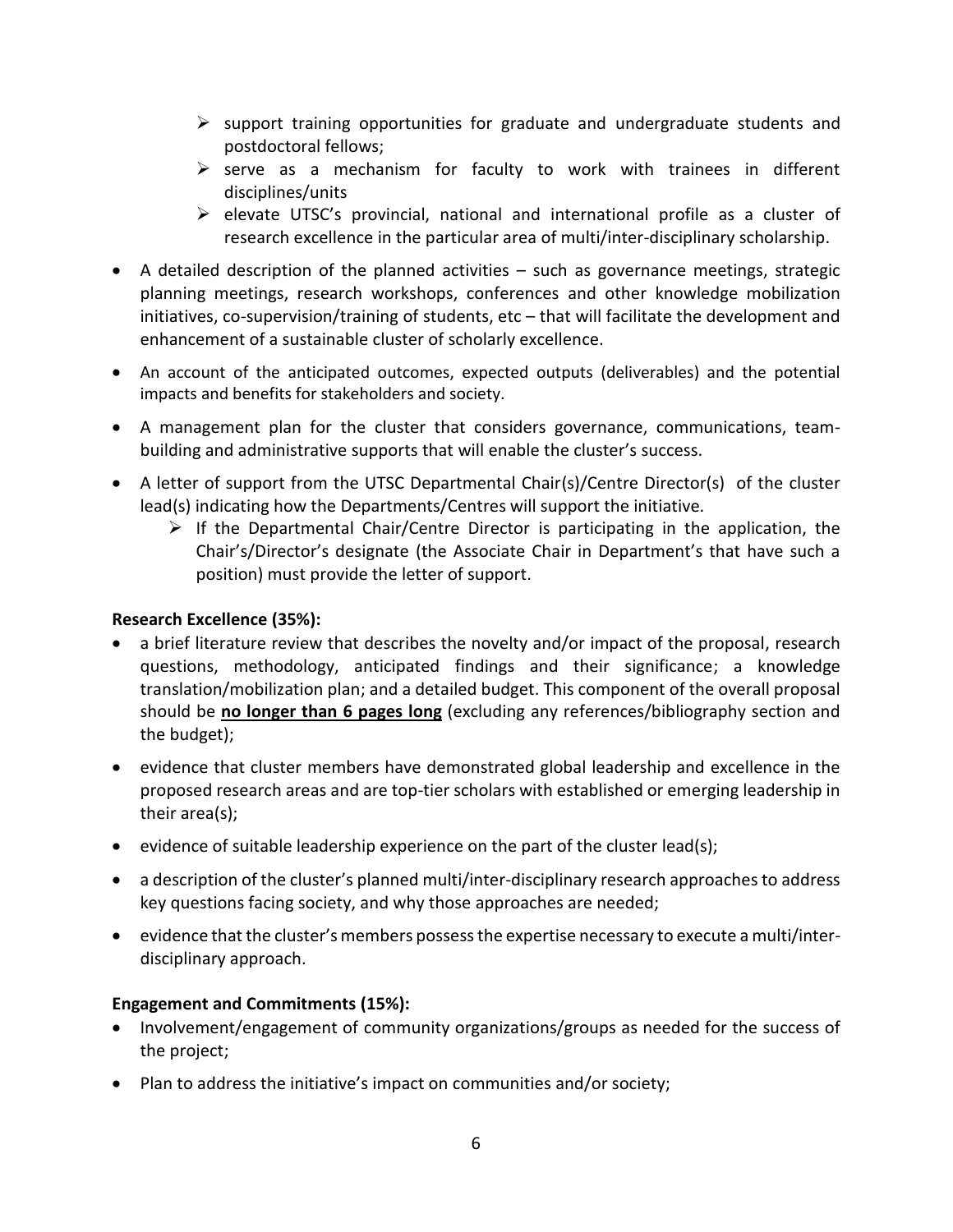- Plans for stakeholder consortia (e.g. industry, clinical, community);
- Plan to communicate or engage with the public or to mobilize or translate the knowledge generated;
- A team comprised of faculty at different career stages;
- An explanation of how the cluster will satisfy the requirements and expectations contained in the University of Toronto's ISRP and in the University of Toronto Scarborough's Strategic Plan concerning Indigenization, equity, diversity, inclusion networks and partnerships (e.g., a management/governance plan that embodies EDI best practices, systems and structures and provides for recruitment and training of diverse trainees), as embodied in its commitment to inclusive excellence and in its anchor strategy. Such commitments must be accounted for in the vision, activities, and the proposed budget for the cluster;
- Demonstrated financial or personnel commitment (e.g., matching support [cash and/or inkind]) from the academic divisions involved.

#### **Budget (15%):**

- Appropriateness and justification of budget
- Plan to utilize existing resources and/or facilities, and/or to share any newly created resources (e.g., management and operations staff; trainees; instruments; core facilities)
- Feasible plan for applying for major external grants

### **ADDITIONAL INFORMATION**

The term of the grant is three years, with funding for Years 2 and 3 conditional upon receipt and approval of an annual report that details satisfactory progress towards goals, milestones and outcomes articulated in the proposal.

Disbursement of funding for Years 2 and 3 is also contingent on a closing balance at the end of the previous annual reporting period of less than 50% of the funding allocated for that year.

Budget changes must be justified and must have a positive impact on the planned cluster-building and research activities of the cluster.

Changes in cluster faculty composition, including the addition of new researchers, is permissible following the approval/establishment of a cluster. However, the cluster budget will remain as originally allocated.

All eligible expenditures must be incurred prior to the end of the award term, after which time any unspent funds will be returned to the OVPRI. With justification, a one year, no-cost extension may be granted at the end of Year 3 at the discretion of the OVPRI.